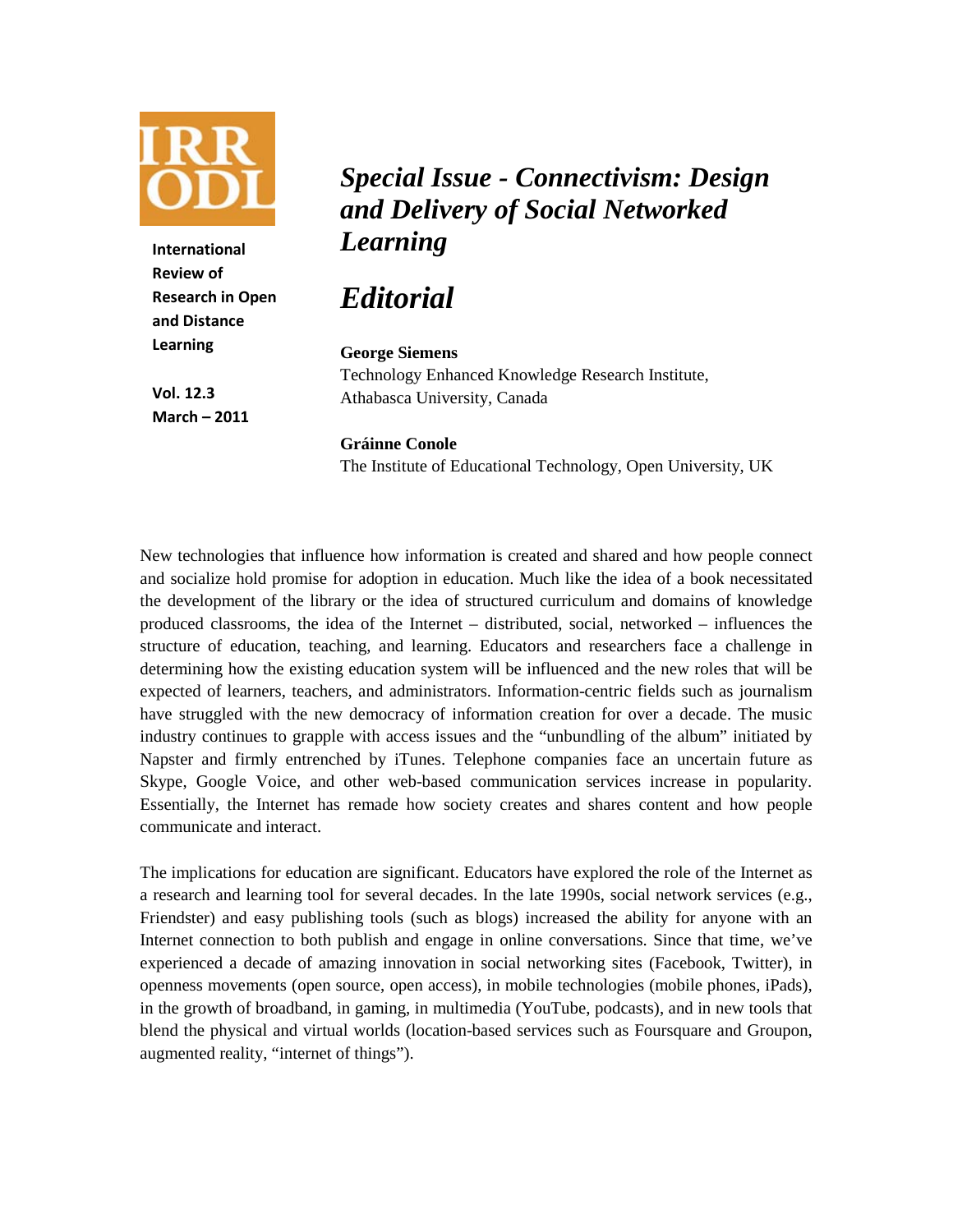This special issue of IRRODL provides an opportunity to step back and reflect on how these dramatic social and technological changes impact education. In 2004, connectivism was presented as a new theory of learning that addresses learning in complex, social, networked environments. Since that time, numerous articles, open online courses, and online conferences have explored connectivism's application in education. As articles in this issue reflect, sharp criticism and support have been offered. We hope this issue will help to advance the discussion, to clarify areas of needed research, and to contribute to ongoing debate about the influence of the Internet on teaching and learning.

The first article by Mackey and Evans, "Interconnecting Networks of Practice for Professional Learning," considers how individuals participate in communities of practice and the activities of individual educators in forming their own networks of practice. The article introduces important points of friction that run through discussions of emerging technologies in education: To what degree can and should learners be autonomous in structuring and pursuing their learning? How do informal and formal learning intersect?

The next article by Rita Kop, "The Challenges to Connectivist Learning on Open Online Networks: Learning Experiences during a Massive Open Online Course," contrasts the *potential* of learning in open and social networks with the reality of literacies, autonomy, and skills of learners as evaluated in a large online course. In order for connectivism to make an impact beyond a small cluster of heavy web-users, skills, literacies, and competencies will need to be defined and developed. Implementing a new approach to learning requires acknowledging and addressing numerous challenges and frustrations on the part of learners.

In "Emergent Learning and Learning Ecologies in Web 2.0," Roy Williams, Regina Karousou, and Jenny Mackness explore the conditions and ecologies that best enable self-organized learning to occur. Their emphasis of the impact of learning ecologies on existing educational practices is an important consideration. Existing practices are systemically embedded. How can institutions move from monolithic systems to learning ecologies?

Diego Ernesto Leal Fonseca, in "EduCamp Colombia: Social Networked Learning for Teacher Training," offers a case study on planning and organizing a learning event on connectivist principles. The description of designing and sustaining an interactive learning environment, where individuals help to shape activities through minimal structure provided by organizers, will be of interest to learning designers. The key question of whether EduCamp activities can "transform practices" is open ended, revealing again the clash between ideal and reality in social networked learning.

Terry Anderson and Jon Dron detail "Three Generations of Distance Education Pedagogy" – behaviourism, constructivism, and connectivism. These different generations are evaluated through the community of inquiry model. Educators will be particularly interested in the discussion on the role of the teacher in connectivist pedagogical models.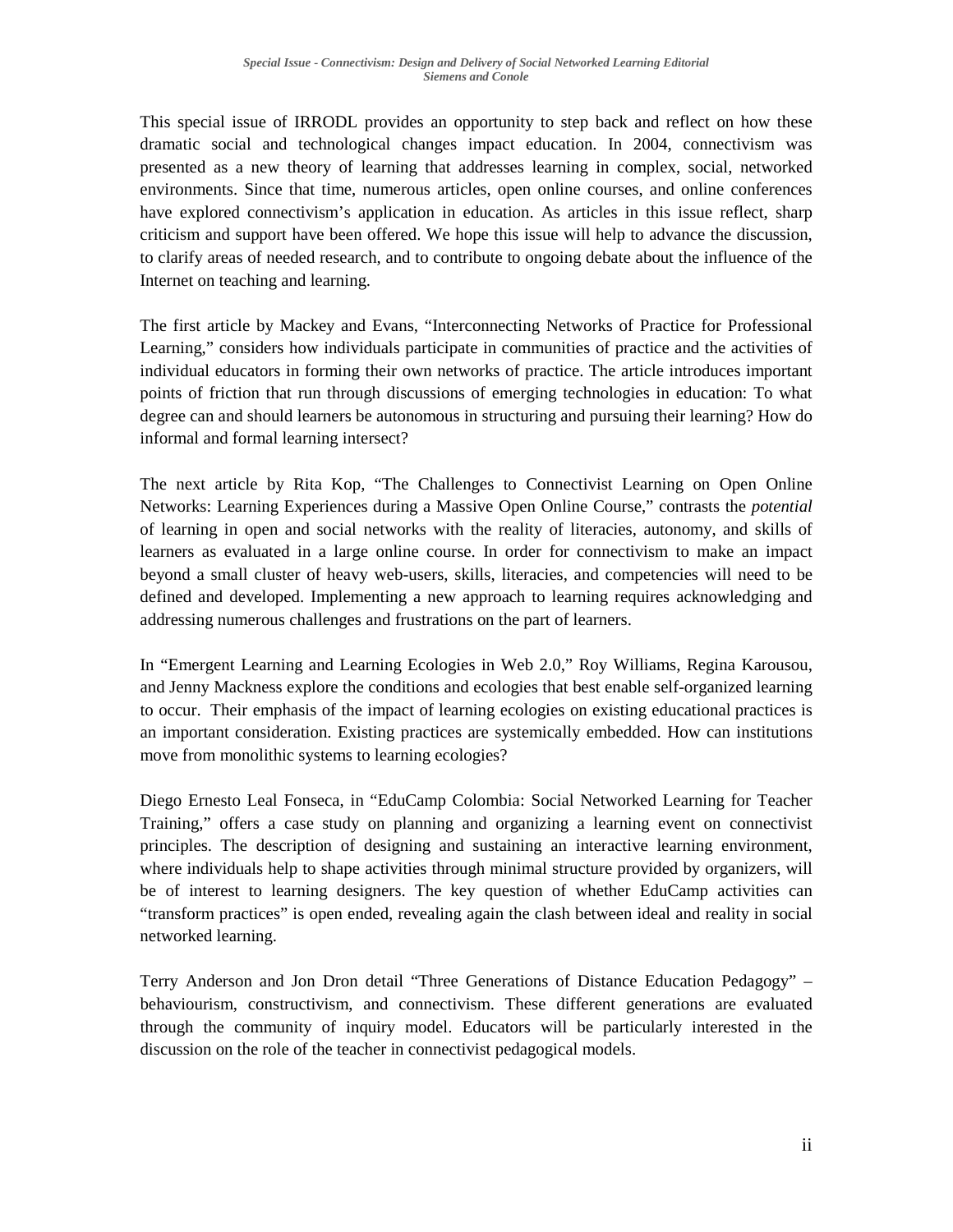In "Connectivism: Its Place in Theory-Informed Research and Innovation in Technology-Enabled Learning," Frances Bell offers a critique of connectivism as a standalone theory of learning. Bell emphasizes a concern that "connectivism is perceived as relevant by its practitioners but as lacking in rigour by its critics." To address the concerns of critics, Bell argues that while connectivism is influential, it will not be perceived as a theory of learning without the development of a substantial research base.

Grainne Conole, Rebecca Galley, and Juliette Culver consider existing and emerging perspectives on networked learning in their article "Frameworks for Understanding the Nature of Interactions, Networking, and Community in a Social Networking Site for Academic Practice." Their article evaluates the suitability of communities of inquiry, communities of practice, activity theory, and actor-network theory as frameworks for evaluating interactions in the social network, Cloudworks.

Andrew Ravenscroft raises the importance of dialogue in "open and ambient" pedagogies in the article "Dialogue and Connectivism: A New Approach to Understanding and Promoting Dialogue-Rich Networked Learning." Ravenscroft acknowledges the growing influence of the Web in society and learning. He emphasizes the importance of recognizing that most interactions are socially based and any theory of learning must account for this dialogical orientation.

In "Proposing an Integrated Research Framework for Connectivism: Utilising Theoretical Synergies," Bopelo Boitshwarelo advances a research perspective that emphasizes design-based research, communities of practice, and activity theory. Boitshwarelo advocates "integrating already established theoretical constructs" in developing research into connectivism.

As the first full journal issue, that we're aware of, devoted to connectivism, this special issue of IRRODL presents a somewhat confusing landscape. Some themes are emerging around the relationship of connectivism to existing theories of learning and social interaction (communities of practice, actor-network theory, and activity theory being most prominent). Critiques of connectivism also reveal themes: the need for ongoing research, the suitability of existing theories in answering the questions that connectivism attempts to address, and the status of connectivism as a theory of learning.

The growing profile of social networked learning in formal and informal learning cannot be ignored. Stuart Kauffman has advanced a concept of the "adjacent possible" to describe biological change. The simple concept is that each development in a species or ecosystem enacts a new range of possibilities that weren't possible before. Applying this notion to education, it becomes clear that the advances of the Web and technology in general have opened new "adjacent possibles," such as thin-walled classrooms, distributed real-time learning, and global social networks. It seems futile to debate the merits of connectivism versus behaviourism, cognivitism, or constructivism. Instead, several questions arise. Which theory best maps to the reality of a particular subject content? Which theory most effectively embraces the adjacent possible of our technologically based society? Which theory best meets current and future learning needs of learners? As editors, it is our hope that the articles in this special issue will